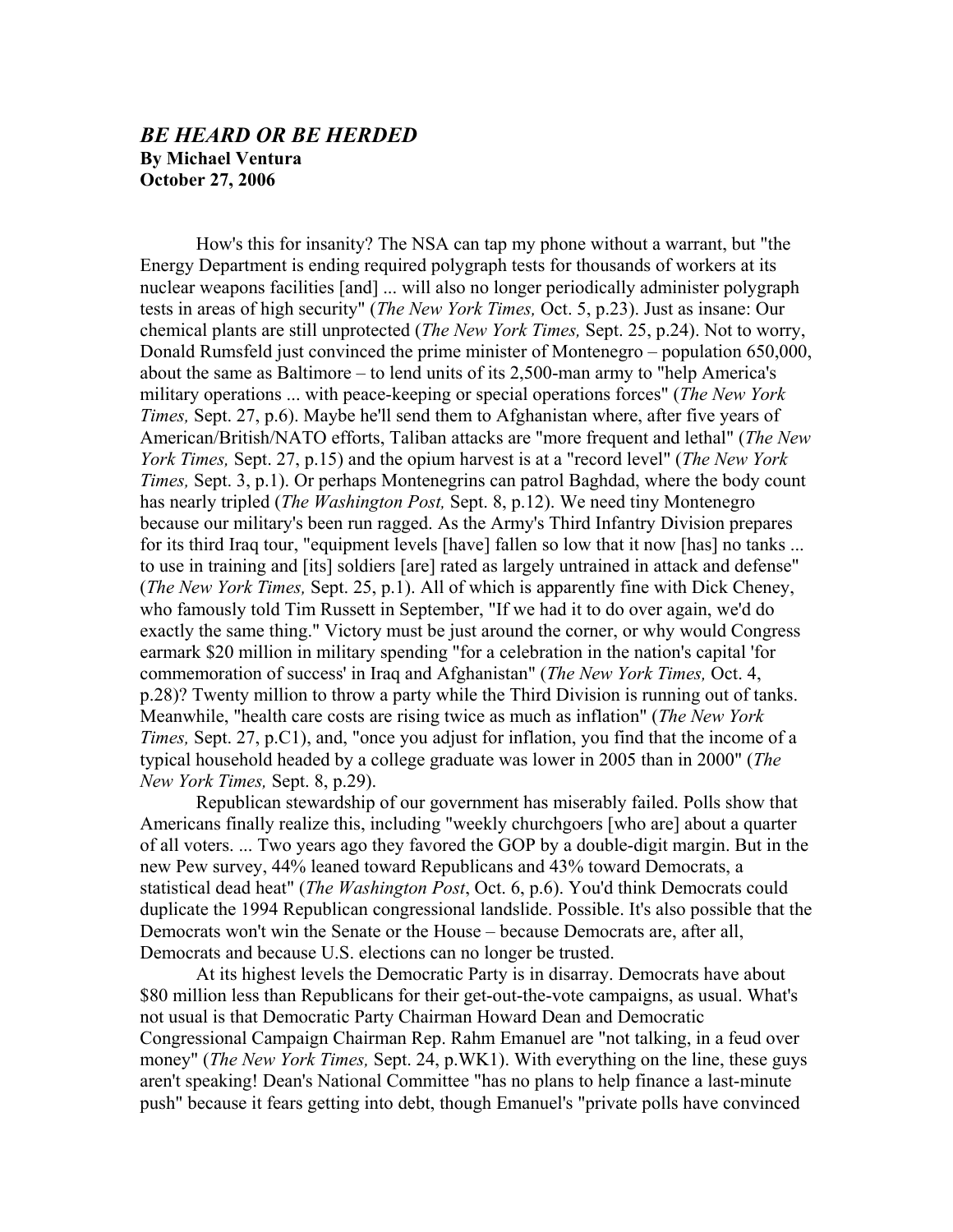top party officials that they could pick up 40 or more [House] seats if they spend enough money for long-shot races" (*The Washington Post,* Oct. 18, p.12). In the *Post* article, Democratic "operative" Harold Ickes says that under these circumstances "there is more optimism than is probably warranted" about the party's prospects in November.

The GOP "has built its electoral success in the last two elections on identifying and producing nearly every obtainable Republican vote at the polls" (*The New York Times, Oct.* 15, p.1). Countless articles have been written about this get-out-the-vote operation; everyone knows how it's done, yet Democrats still don't do it. John Roberts reported, "[T]he Democrats admit that Republicans have it all over them in vote organization" (CNN, Oct. 12). Though the polls favor Democrats, the head of the Pew Research Center, Andrew Kohut, said that because of the Republican ability to get out the vote "the turnout consequences for the G.O.P. might not be as dire as these poll numbers suggest" (*The New York Times,* Oct. 15, p.1).

No one knows how many disaffected, discouraged Republicans will stay home on Election Day or vote for Democrats in anger. No one knows how many Democrats will vote. No one knows how many independents who went Republican last time will vote Democratic this time. And there's been very little reportage about the Hispanic vote. "March Today – Vote Tomorrow" was their slogan last May, but organizers have found it's easier said than done. Apparently they have been shamefully abandoned by the Democratic hierarchy. Juan Carlos Ruiz, coordinator of the National Capital Immigration Coalition: "We had the number of volunteers ready to go, but without financial support, without the technical support, it is very difficult" (*The New York Times,* Sept. 11, p.11).

We do know that, legally and openly, American elections have become much less small-d democratic, much less small-r republican. "Because of congressional redistricting plans that gave huge advantages to incumbents, fewer than 50 of the 435 House seats are competitive" (*The Washington Post,* Oct. 10, p.1). A majority of our citizens, as well as our politicians, value victory more than democracy. Fairness used to be a much-touted American ideal. You stated your case, put it to a vote, and gave it a fair shot. That's how the system was originally designed. It's been redesigned because citizens either weren't paying attention or hungered to win at all costs. The price paid: Many politicians, particularly in the House of Representatives, are no longer accountable. This, combined with our failure to demand a just campaign-finance system, has given us a form of government that is the envy of no one in this world and for which there is no properly descriptive name. It is not a democracy; it is not a republic. It is a corrupt, buy-and-sell, wheel-and-deal, ad hoc, short-sighted, stumblebum, incompetent, make-it-up-as-you-goalong business in which the few profit and the many don't – a government in name only, which daily fails seriously to address our most serious problems. We are neither governed nor ruled. We are ignored. That most of us don't make a peep about it is perhaps an indication that we deserve to be ignored. We've demanded to be flattered, agreed with, and comforted; we've demanded almost anything but competence. Only a massive shift in public sentiment – and public action – will change things, and no one knows if that's afoot.

The polls are encouraging, but we don't know if they'll translate into votes. Even if they do, we don't know that those votes will be counted.

"Votes in about half of the 45 most competitive Congressional races ... will be cast on electronic machines that provide no independent means of verification" (*The New York Times, Oct.* 19, p.1). I haven't space to detail what a colossal mistake these machines are. See Robert F. Kennedy Jr.'s well-researched "Will the Next Election Be